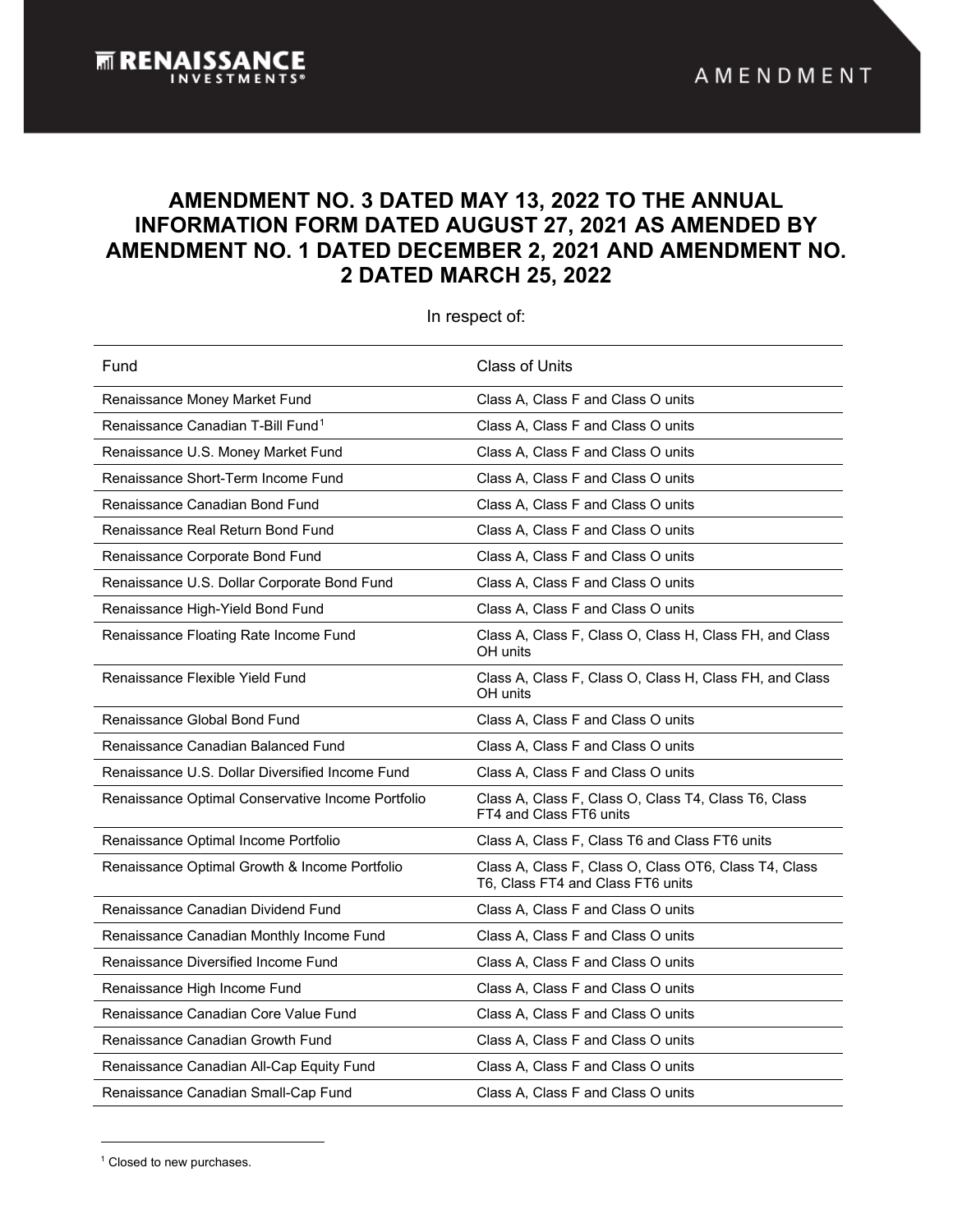| Fund                                                                         | <b>Class of Units</b>                                                                                                                                         |
|------------------------------------------------------------------------------|---------------------------------------------------------------------------------------------------------------------------------------------------------------|
| Renaissance U.S. Equity Income Fund                                          | Class A, Class F, Class O, Class H, Class T4, Class T6,<br>Class HT4, Class HT6, Class FT4, Class FT6, Class FH,<br>Class FHT4, Class FHT6 and Class OH units |
| Renaissance U.S. Equity Value Fund                                           | Class A, Class F and Class O units                                                                                                                            |
| Renaissance U.S. Equity Growth Fund                                          | Class A, Class F and Class O units                                                                                                                            |
| Renaissance U.S. Equity Growth Currency Neutral Fund                         | Class A, Class F and Class O units                                                                                                                            |
| Renaissance U.S. Equity Fund <sup>1</sup>                                    | Class A, Class F and Class O units                                                                                                                            |
| Renaissance International Dividend Fund                                      | Class A, Class F and Class O units                                                                                                                            |
| Renaissance International Equity Fund                                        | Class A, Class F and Class O units                                                                                                                            |
| Renaissance International Equity Currency Neutral Fund                       | Class A and Class F units                                                                                                                                     |
| <b>Renaissance Global Markets Fund</b>                                       | Class A, Class F and Class O units                                                                                                                            |
| Renaissance Optimal Global Equity Portfolio                                  | Class A, Class F, Class O, Class T4, Class T6, Class<br>FT4 and Class FT6 units                                                                               |
| Renaissance Optimal Global Equity Currency Neutral<br>Portfolio <sup>1</sup> | Class A, Class F, Class O, Class T4, Class T6, Class<br>FT4 and Class FT6 units                                                                               |
| Renaissance Global Value Fund <sup>1</sup>                                   | Class A, Class F and Class O units                                                                                                                            |
| <b>Renaissance Global Growth Fund</b>                                        | Class A, Class F and Class O units                                                                                                                            |
| Renaissance Global Growth Currency Neutral Fund                              | Class A and Class F units                                                                                                                                     |
| Renaissance Global Focus Fund                                                | Class A, Class F and Class O units                                                                                                                            |
| Renaissance Global Focus Currency Neutral Fund <sup>1</sup>                  | Class A, Class F and Class O units                                                                                                                            |
| Renaissance Global Small-Cap Fund                                            | Class A, Class F and Class O units                                                                                                                            |
| Renaissance China Plus Fund                                                  | Class A, Class F and Class O units                                                                                                                            |
| Renaissance Emerging Markets Fund                                            | Class A, Class F and Class O units                                                                                                                            |
| Renaissance Optimal Inflation Opportunities Portfolio                        | Class A, Class F and Class O units                                                                                                                            |
| Renaissance Global Infrastructure Fund                                       | Class A, Class F and Class O units                                                                                                                            |
| Renaissance Global Infrastructure Currency Neutral Fund                      | Class A, Class F and Class O units                                                                                                                            |
| Renaissance Global Real Estate Fund                                          | Class A, Class F and Class O units                                                                                                                            |
| Renaissance Global Real Estate Currency Neutral Fund                         | Class A and Class F units                                                                                                                                     |
| Renaissance Global Health Care Fund                                          | Class A, Class F and Class O units                                                                                                                            |
| Renaissance Global Science & Technology Fund                                 | Class A, Class F and Class O units                                                                                                                            |
| Axiom Balanced Income Portfolio                                              | Class A, Class T4, Class T6, Class F, Class FT4 and<br>Class FT6 units                                                                                        |
| Axiom Diversified Monthly Income Portfolio                                   | Class A, Class T6, Class F and Class FT6 units                                                                                                                |
| Axiom Balanced Growth Portfolio                                              | Class A, Class T4, Class T6, Class F, Class FT4 and<br>Class FT6 units                                                                                        |
| Axiom Long-Term Growth Portfolio                                             | Class A, Class T4, Class T6, Class F, Class FT4 and<br>Class FT6 units                                                                                        |
| Axiom Canadian Growth Portfolio                                              | Class A, Class T4, Class T6, Class F, Class FT4 and<br>Class FT6 units                                                                                        |
| Axiom Global Growth Portfolio                                                | Class A, Class T4, Class T6, Class F, Class FT4 and<br>Class FT6 units                                                                                        |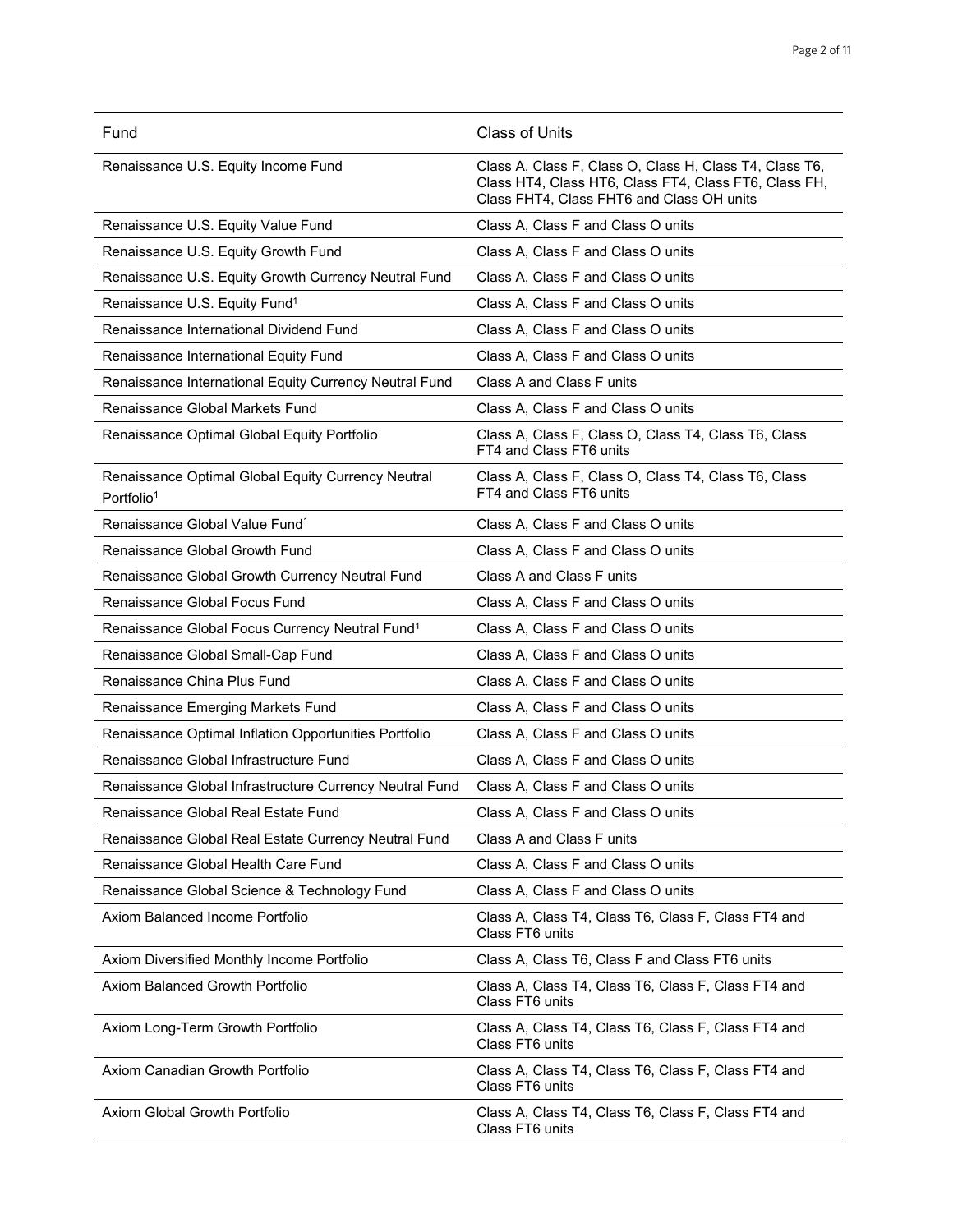| Fund                                                           | <b>Class of Units</b>                                                                                                                                                                                                                                                                                                                                                                                                               |
|----------------------------------------------------------------|-------------------------------------------------------------------------------------------------------------------------------------------------------------------------------------------------------------------------------------------------------------------------------------------------------------------------------------------------------------------------------------------------------------------------------------|
| Axiom Foreign Growth Portfolio                                 | Class A, Class T4, Class T6, Class F, Class FT4 and<br>Class FT6 units                                                                                                                                                                                                                                                                                                                                                              |
| Axiom All Equity Portfolio                                     | Class A, Class T4, Class T6, Class F, Class FT4 and<br>Class FT6 units                                                                                                                                                                                                                                                                                                                                                              |
| Renaissance Ultra Short-Term Income Private Pool               | Class A, Premium Class, Class F-Premium, Class N-<br>Premium, and Class O units                                                                                                                                                                                                                                                                                                                                                     |
| Renaissance Canadian Fixed Income Private Pool                 | Class A, Premium Class, Premium-T4 Class, Premium-<br>T6 Class, Class C, Class F-Premium, Class F-Premium<br>T4, Class F-Premium T6, Class N-Premium, Class N-<br>Premium T4, Class N-Premium T6, Class I, and Class O<br>units                                                                                                                                                                                                     |
| Renaissance Multi-Sector Fixed Income Private Pool             | Premium Class, Premium-T4 Class, Premium-T6 Class,<br>Class H-Premium, Class H-Premium T4, Class-Premium<br>T6, Class F-Premium, Class F-Premium T4, Class F-<br>Premium T6, Class FH-Premium, Class FH-Premium T4,<br>Class FH-Premium T6, Class N-Premium, Class N-<br>Premium T4, Class N-Premium T6, Class NH-Premium,<br>Class NH-Premium T4, Class NH-Premium T6, Class S,<br>and Class O units                               |
| Renaissance Global Bond Private Pool                           | Class A, Premium Class, Premium-T4 Class, Premium-<br>T6 Class, Class C, Class F-Premium, Class F-Premium<br>T4, Class F-Premium T6, Class N-Premium, Class N-<br>Premium T4, Class N-Premium T6, Class I, and Class O<br>units                                                                                                                                                                                                     |
| Renaissance Multi-Asset Global Balanced Income<br>Private Pool | Premium Class, Premium-T4 Class, Premium-T6 Class,<br>Class F-Premium, Class F-Premium T4, Class F-<br>Premium T6, Class N-Premium, Class N-Premium T4,<br>Class N-Premium T6, and Class O units                                                                                                                                                                                                                                    |
| Renaissance Multi-Asset Global Balanced Private Pool           | Premium Class, Premium-T4 Class, Premium-T6 Class,<br>Class F-Premium, Class F-Premium T4, Class F-<br>Premium T6, Class N-Premium, Class N-Premium T4,<br>Class N-Premium T6, and Class O units                                                                                                                                                                                                                                    |
| Renaissance Equity Income Private Pool                         | Class A, Premium Class, Premium-T4 Class, Premium-<br>T6 Class, Class C, Class F-Premium, Class F-Premium<br>T4, Class F-Premium T6, Class N-Premium, Class N-<br>Premium T4, Class N-Premium T6, Class I, and Class O<br>units                                                                                                                                                                                                     |
| Renaissance Canadian Equity Private Pool                       | Class A, Premium Class, Premium-T4 Class, Premium-<br>T6 Class, Class C, Class F-Premium, Class F-Premium<br>T4, Class F-Premium T6, Class N-Premium, Class N-<br>Premium T4, Class N-Premium T6, Class I, and Class O<br>units                                                                                                                                                                                                     |
| Renaissance U.S. Equity Private Pool                           | Class A, Class C, Premium Class, Premium-T4 Class,<br>Premium-T6 Class, Class H-Premium, Class H-Premium<br>T4, Class H-Premium T6, Class I, Class F-Premium,<br>Class F-Premium T4, Class F-Premium T6, Class FH-<br>Premium, Class FH-Premium T4, Class FH-Premium T6,<br>Class N-Premium, Class N-Premium T4, Class N-<br>Premium T6, Class NH-Premium, Class NH-Premium T4,<br>Class NH-Premium T6, Class O, and Class OH units |
| Renaissance U.S. Equity Currency Neutral Private Pool          | Class O units                                                                                                                                                                                                                                                                                                                                                                                                                       |
| Renaissance International Equity Private Pool                  | Premium Class, Premium-T4 Class, Premium-T6 Class,<br>Class H-Premium, Class H-Premium T4, Class H-<br>Premium T6, Class C, Class A, Class F-Premium, Class<br>F-Premium T4, Class F-Premium T6, Class FH-Premium,                                                                                                                                                                                                                  |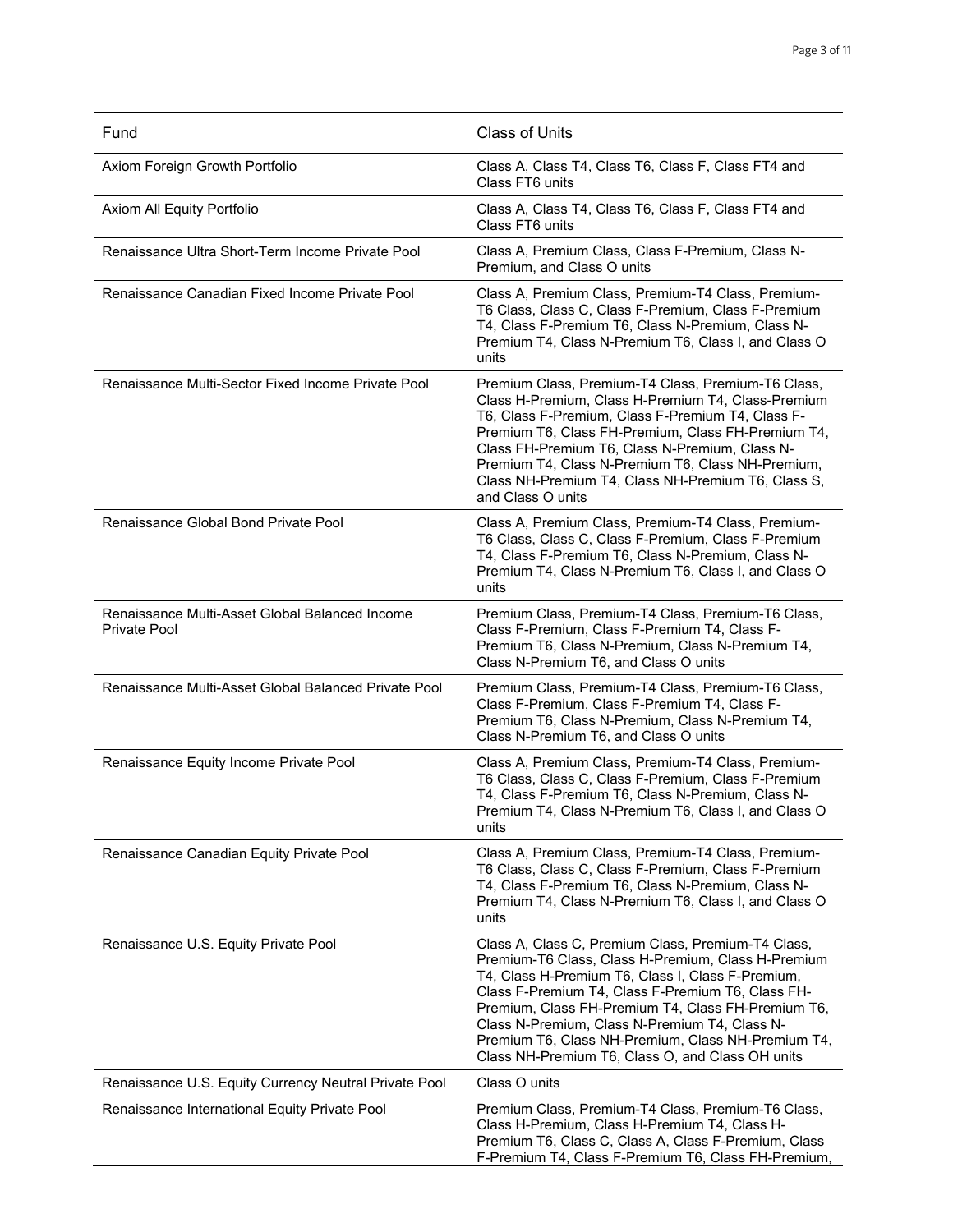| Fund                                             | Class of Units                                                                                                                                                                                                                                                                                                                                                                                                                      |
|--------------------------------------------------|-------------------------------------------------------------------------------------------------------------------------------------------------------------------------------------------------------------------------------------------------------------------------------------------------------------------------------------------------------------------------------------------------------------------------------------|
|                                                  | Class FH-Premium T4, Class FH-Premium T6, Class N-<br>Premium, Class N-Premium T4, Class N-Premium T6,<br>Class NH-Premium, Class NH-Premium T4, Class NH-<br>Premium T6, Class I, Class O, and Class OH units                                                                                                                                                                                                                      |
| Renaissance Global Equity Private Pool           | Premium Class, Premium-T4 Class, Premium-T6 Class,<br>Class H-Premium, Class H-Premium T4, Class H-<br>Premium T6, Class F-Premium, Class F-Premium T4,<br>Class F-Premium T6, Class FH-Premium, Class FH-<br>Premium T4, Class FH-Premium T6, Class N-Premium,<br>Class N-Premium T4, Class N-Premium T6, Class NH-<br>Premium, Class NH-Premium T4, Class NH-Premium T6,<br>Class O, and Class OH units                           |
| Renaissance Emerging Markets Equity Private Pool | Class C, Class A, Premium Class, Premium-T4 Class,<br>Premium-T6 Class, Class H-Premium, Class H-Premium<br>T4, Class H-Premium T6, Class I, Class F-Premium,<br>Class F-Premium T4, Class F-Premium T6, Class FH-<br>Premium, Class FH-Premium T4, Class FH-Premium T6,<br>Class N-Premium, Class N-Premium T4, Class N-<br>Premium T6, Class NH-Premium, Class NH-Premium T4,<br>Class NH-Premium T6, Class O, and Class OH units |
| Renaissance Real Assets Private Pool             | Class S, Premium Class, Premium-T4 Class, Premium-<br>T6 Class, Class H-Premium, Class H-Premium T4, Class<br>H-Premium T6, Class I, Class F-Premium, Class F-<br>Premium T4, Class F-Premium T6, Class FH-Premium,<br>Class FH-Premium T4, Class FH-Premium T6, Class N-<br>Premium, Class N-Premium T4, Class N-Premium T6,<br>Class NH-Premium, Class NH-Premium T4, Class NH-<br>Premium T6, Class O, and Class OH units        |

This is Amendment No. 3 to the annual information form dated August 27, 2021 (referred to as the *Annual Information Form*), which should be read subject to this information. All capitalized terms used herein and not otherwise defined shall have the same meanings given to such terms in the Annual Information Form.

## **SUMMARY OF AMENDMENTS**

#### **Class OT6 Units**

This document qualifies for distribution of Class OT6 units of Renaissance Optimal Growth & Income Portfolio.

## **DSC Ban and OEO Trailer Ban**

Effective June 1, 2022 (referred to as the Effective Date), amendments to National Instrument 81- 105 Mutual Fund Sales Practices (i) will prohibit the payment by fund organizations of upfront sales commissions to dealers, which will result in the discontinuation of all forms of the deferred sales charge (referred to as DSC) option (referred to as the DSC Ban) and (ii) will prohibit the payment of trailing commissions to order execution only (referred to as OEO) dealers, which includes discount brokers and other dealers that do not make a suitability determination, in connection with an investor's purchase and ongoing ownership of mutual fund units in an OEO dealer account (referred to as the OEO Trailer Ban).

As a result of the DSC Ban, effective May 13, 2022 CIBC Asset Management Inc. (CAMI), as manager of the Funds, has announced it will close all its DSC purchase options (i.e. back-end load and low load purchase options) to new purchases, including purchases through pre-authorized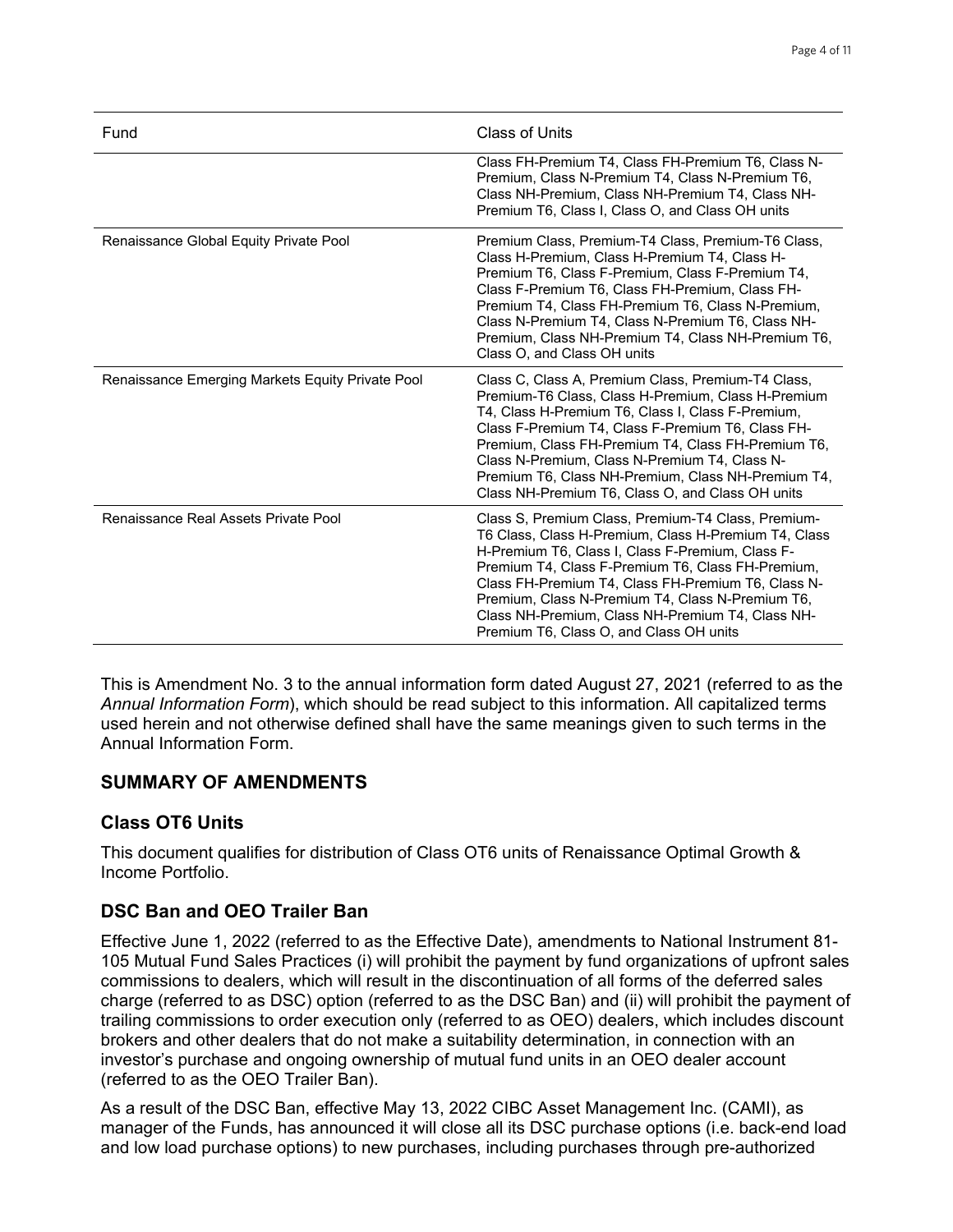chequing plans. However, switching from existing units of the Funds purchased under one of the DSC purchase options (referred to as "DSC units") to units of another fund managed by CAMI under the same DSC purchase option will continue to be available. For investors who purchased DSC units of the Funds prior to May 13, 2022, the deferred sales charge schedule will continue to apply.

As a result of the OEO Trailer Ban, effective on or about June 1, 2022, trailer paying class units of the Funds will no longer be available to investors who hold these units in an OEO dealer account.

As a result, the Annual Information Form is amended as set out below.

#### **SPECIFIC AMENDMENTS**

#### **Class OT6 Units**

#### **Front Cover**

The front cover of the simplified prospectus is amended by deleting the disclosure with respect to "Renaissance Optimal Growth & Income Portfolio<sup>2</sup>" and replacing it with "Renaissance Optimal Growth & Income Portfolio2\*".

The front cover is also amended by adding the footnote "\* also offers Class OT6 units".

#### **Purchases**

The first paragraph in the section "T-Class units" in the table under the heading "Purchases" is deleted and replaced with the following:

"Class T4, Class T6, Class HT4, Class HT6, Class FT4, Class FT6, Class FHT4, Class FHT6, Premium-T4 Class, Premium-T6 Class, Class H-Premium T4, Class H-Premium T6, Class F-Premium T4, Class F-Premium T6, Class FH-Premium T4, Class FH-Premium T6, Class N-Premium T4, Class N-Premium T6, Class NH-Premium T4, Class NH-Premium T6, and Class OT6 units (referred to collectively as T4 and T6 Classes) are subject to certain minimum investment requirements and designed for investors who wish to receive monthly cash flows."

#### **Addition of Class OT6 references**

With the exception of the sections noted in items i) and ii) below:

- all references to "Class O and Class OH" are deleted and replaced with "Class O, Class OT6 and Class OH".
- all references to "Class O and OH" are deleted and replaced with "Class O, Class OT6 and Class OH".
- all references to "Class O or Class OH" are deleted and replaced with "Class O, Class OT6, or Class OH".
- all references to "Class O, Class OH" are deleted and replaced with "Class O, Class OT6, Class OH".
- i) the disclosure under the sub-heading "Financial Groups: Renaissance Private Pools" under the heading "Management Fee Distributions"; and
- ii) the disclosure with respect to "Converting Premium Class, Premium-T4 Class, Premium-T6 Class, Class H-Premium, Class H-Premium T4, Class H-Premium T6, Class F-Premium, Class F-Premium T4, Class F-Premium T6, Class FH-Premium, Class FH-Premium T4, Class FH-Premium T6, Class N-Premium, Class N-Premium T4, Class N-Premium T6, Class NH-Premium, Class NH-Premium T4, and Class NH-Premium T6 units" under the heading Conversions.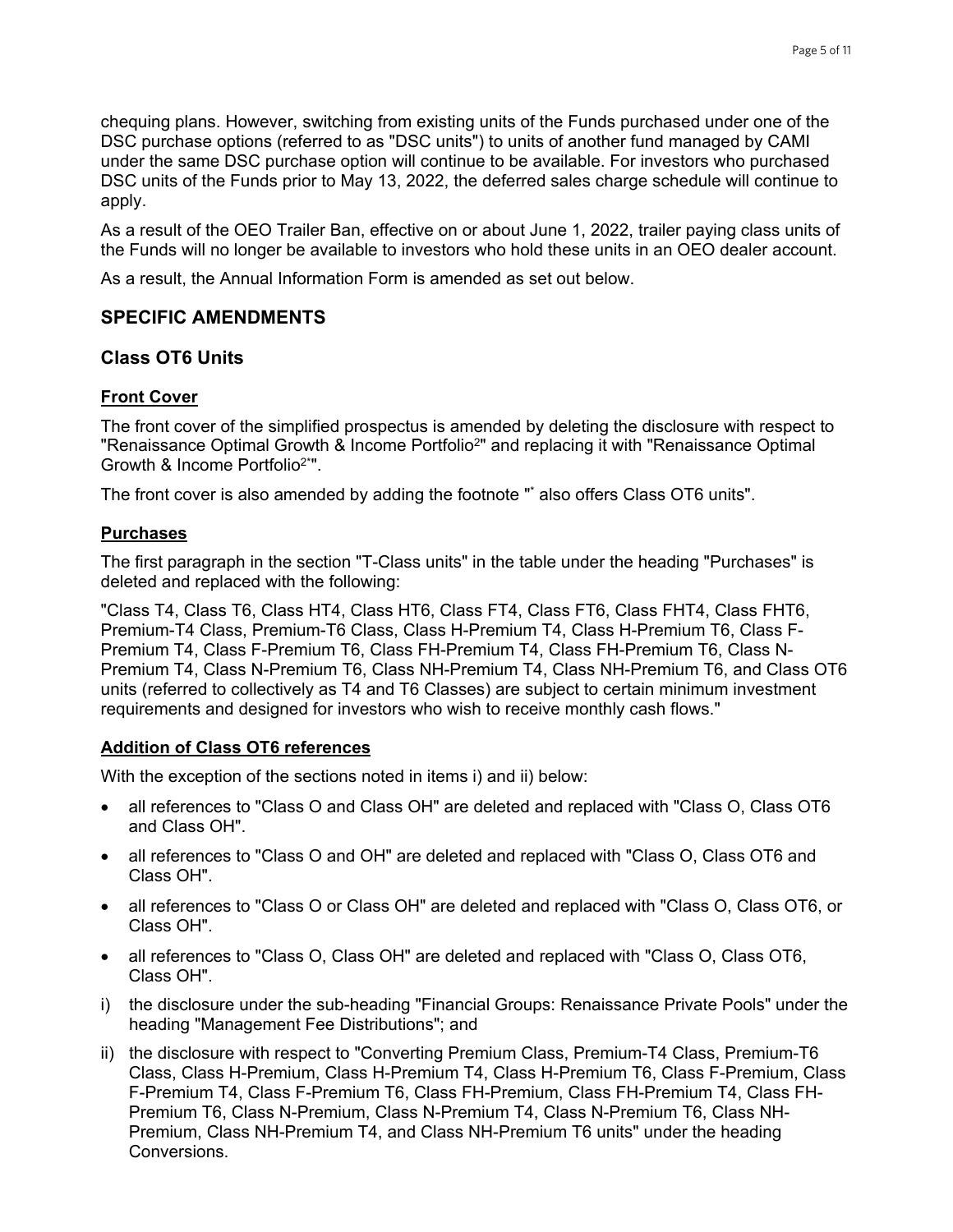## **DSC Ban and OEO Trailer Ban**

#### **Purchases Options**

 $\mathsf{r}$ 

1. The following disclosure is added above the table under the sub-heading "Purchase Options" under the heading "Purchases".

"On February 20, 2020, and on May 7, 2021 in Ontario, the Canadian Securities Administrators announced that, effective June 1, 2022, fund organizations may no longer pay upfront sales commissions to dealers, resulting in the discontinuation of all forms of the deferred sales charge (referred to as DSC) option. As a result of these announcements, effective May 13, 2022, the back-end load and low load purchase options are closed to new purchases, including purchases made through pre-authorized chequing plans."

2. The disclosure for the section "Class A, Class H, Class T4, Class T6, Class HT4, and Class HT6 units" in the table under the sub-heading "Purchase Options" under the heading "Purchases" is deleted and replaced with the following:

| <b>Class of Units</b>                       | <b>Description</b>                                                                                                                                                                                                                                                                                                                                                                                                                                                                                                                                                                                              |
|---------------------------------------------|-----------------------------------------------------------------------------------------------------------------------------------------------------------------------------------------------------------------------------------------------------------------------------------------------------------------------------------------------------------------------------------------------------------------------------------------------------------------------------------------------------------------------------------------------------------------------------------------------------------------|
| Class A, Class H, Class T4,                 | You may purchase these units under the front-end load option.                                                                                                                                                                                                                                                                                                                                                                                                                                                                                                                                                   |
| Class T6, Class HT4, and Class<br>HT6 units | Front-end Load option                                                                                                                                                                                                                                                                                                                                                                                                                                                                                                                                                                                           |
|                                             | You pay an upfront sales charge of between 0% to 5% that you negotiate with<br>your dealer when you purchase units. The charge is calculated as a<br>percentage of the amount invested, and is deducted from the amount you<br>invest and remitted by us to the dealer on your behalf. You do not pay a<br>deferred sales charge (referred to as a "DSC") if you redeem your units, but<br>you may have to pay a short-term trading fee, if applicable.                                                                                                                                                         |
|                                             | Effective May 13, 2022, the following purchase options (i.e. back-end<br>load and low-load purchases options) are closed to new purchases,<br>including purchases through pre-authorized chequing plans. If you<br>purchased units of the Funds with any of the DSC purchase options<br>prior to May 13, 2022, your deferred sales charge schedule will continue<br>to apply as described below.                                                                                                                                                                                                                |
|                                             | Back-end Load                                                                                                                                                                                                                                                                                                                                                                                                                                                                                                                                                                                                   |
|                                             | You do not pay an upfront sales charge when you purchase units, but you<br>may have to pay a DSC if you redeem your units within six years of<br>purchasing them, or switch them into other classes within six years of<br>purchasing them. The charge is calculated as a percentage of the NAV of<br>units purchased, and is remitted by us to the dealer on your behalf. Refer to<br>Calculating the Deferred Sales Charge under Redemptions in the Funds'<br>Simplified Prospectus for more information. You may also have to pay a short-<br>term trading fee, if applicable.                               |
|                                             | Low Load<br>You do not pay an upfront sales charge when you purchase units, but you<br>may have to pay a DSC if you redeem your units within three years from the<br>date of purchasing them, or switch them into other classes within three years<br>of purchasing them. The charge is calculated as a percentage of the NAV of<br>units purchased, and is remitted by us to the dealer on your behalf. Refer to<br>Calculating the Deferred Sales Charge under Redemptions in the Funds'<br>Simplified Prospectus for more information. You may also have to pay a short-<br>term trading fee, if applicable. |
|                                             | We sometimes refer to the front-end load option as the "sales charge option"<br>and to the back-end load and low load options as the "deferred sales charge"<br>options.                                                                                                                                                                                                                                                                                                                                                                                                                                        |
|                                             | Refer also to Changing Purchase Options below this table.                                                                                                                                                                                                                                                                                                                                                                                                                                                                                                                                                       |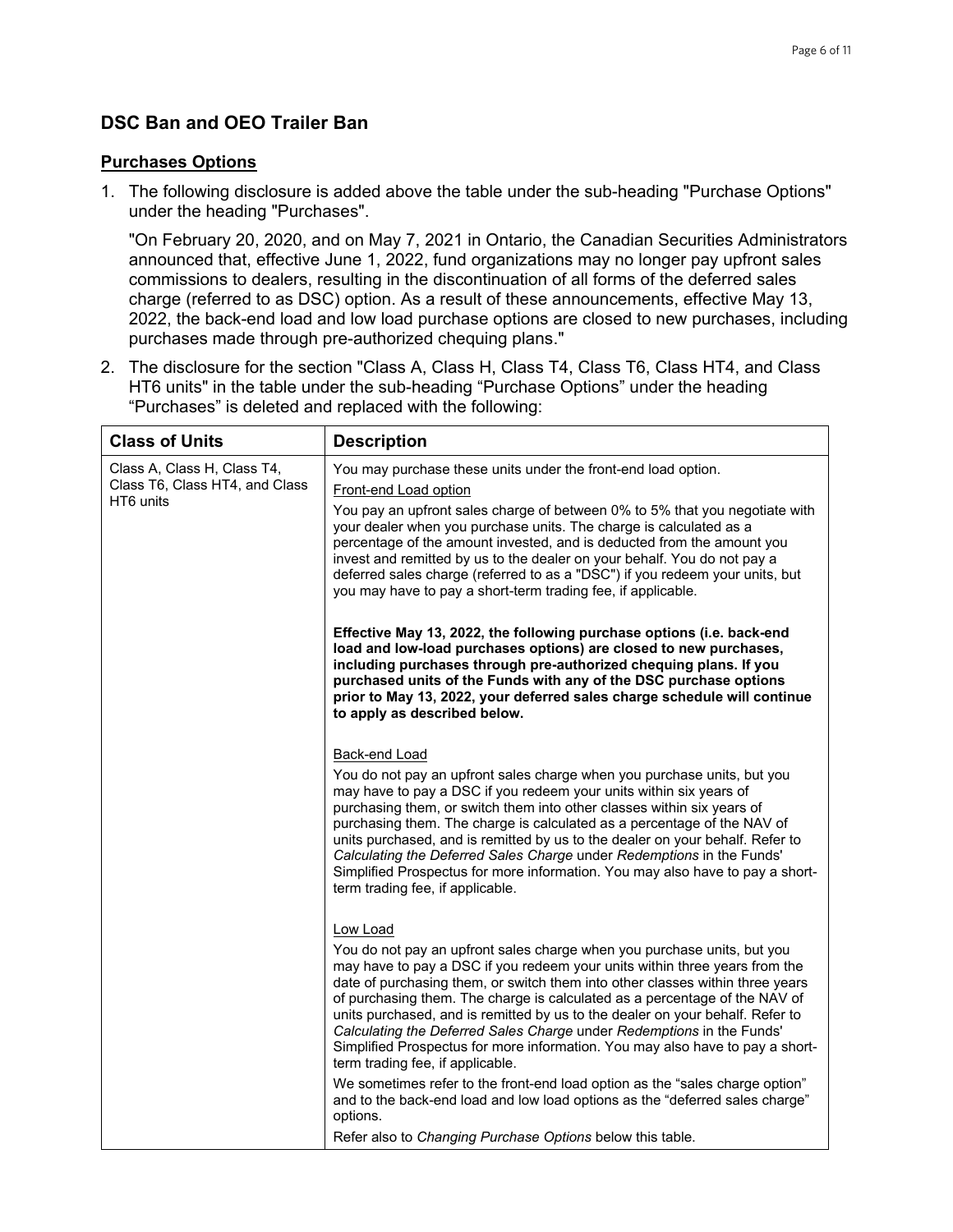#### *Switches*

The seventh paragraph under the heading "Switches" is deleted and replaced with the following:

"If you purchased units of the original Fund under one of the DSC options (back-end load or lowload options), you will not pay a DSC when you switch to a CAMI Fund under the same DSC option. When you redeem units of the subsequent CAMI Fund, you will pay a DSC based on the original purchase date of units of the original Fund."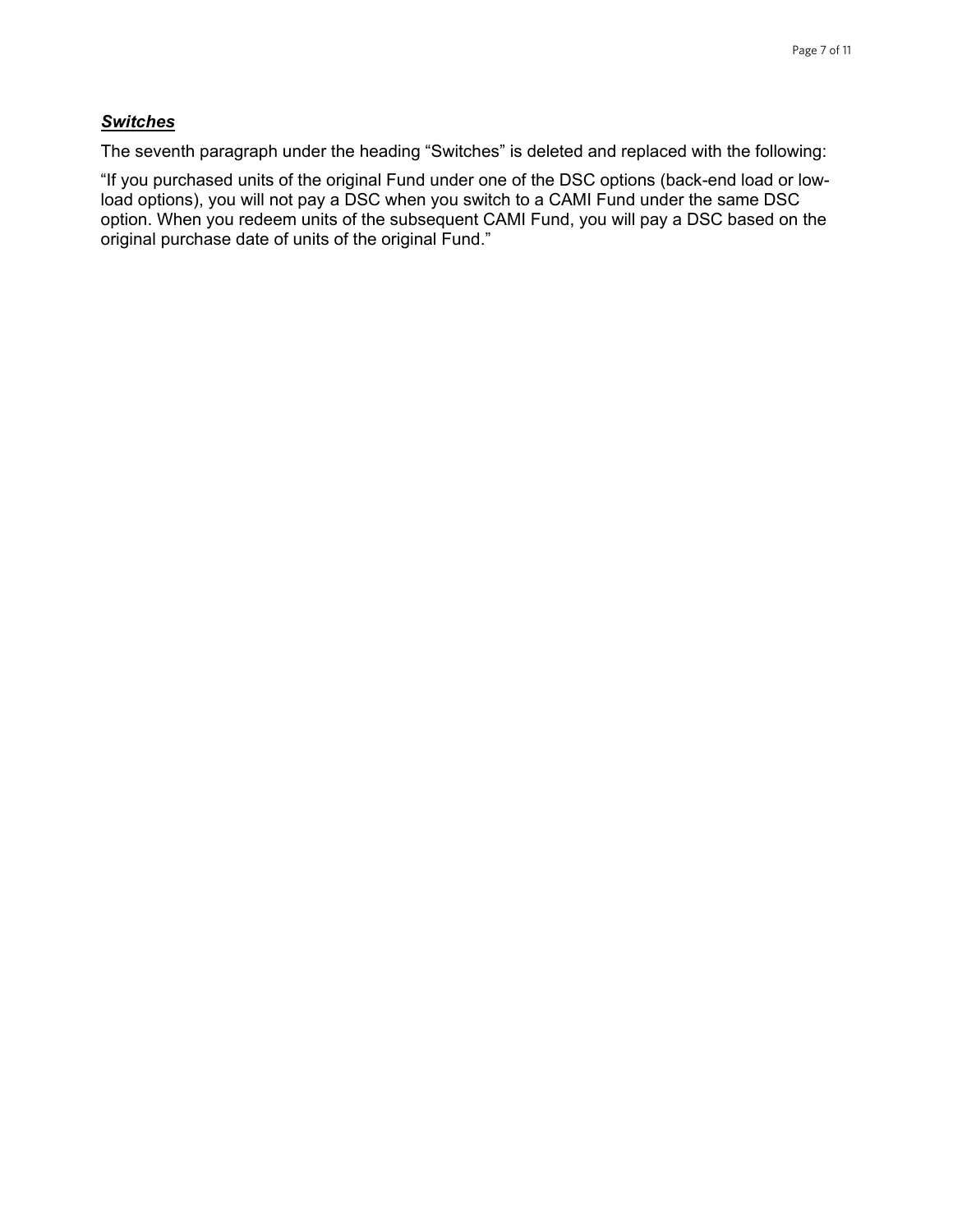# **CERTIFICATE OF THE FUNDS, THE MANAGER, AND THE PROMOTER**

| Fund                                                 | <b>Class of Units</b>                                                                                                                                         |
|------------------------------------------------------|---------------------------------------------------------------------------------------------------------------------------------------------------------------|
| Renaissance Money Market Fund                        | Class A, Class F and Class O units                                                                                                                            |
| Renaissance Canadian T-Bill Fund <sup>1</sup>        | Class A, Class F and Class O units                                                                                                                            |
| Renaissance U.S. Money Market Fund                   | Class A, Class F and Class O units                                                                                                                            |
| Renaissance Short-Term Income Fund                   | Class A, Class F and Class O units                                                                                                                            |
| Renaissance Canadian Bond Fund                       | Class A, Class F and Class O units                                                                                                                            |
| Renaissance Real Return Bond Fund                    | Class A, Class F and Class O units                                                                                                                            |
| Renaissance Corporate Bond Fund                      | Class A, Class F and Class O units                                                                                                                            |
| Renaissance U.S. Dollar Corporate Bond Fund          | Class A, Class F and Class O units                                                                                                                            |
| Renaissance High-Yield Bond Fund                     | Class A, Class F and Class O units                                                                                                                            |
| Renaissance Floating Rate Income Fund                | Class A, Class F, Class O, Class H, Class FH, and Class<br>OH units                                                                                           |
| Renaissance Flexible Yield Fund                      | Class A, Class F, Class O, Class H, Class FH, and Class<br>OH units                                                                                           |
| Renaissance Global Bond Fund                         | Class A, Class F and Class O units                                                                                                                            |
| Renaissance Canadian Balanced Fund                   | Class A, Class F and Class O units                                                                                                                            |
| Renaissance U.S. Dollar Diversified Income Fund      | Class A, Class F and Class O units                                                                                                                            |
| Renaissance Optimal Conservative Income Portfolio    | Class A, Class F, Class O, Class T4, Class T6, Class FT4<br>and Class FT6 units                                                                               |
| Renaissance Optimal Income Portfolio                 | Class A, Class F, Class T6 and Class FT6 units                                                                                                                |
| Renaissance Optimal Growth & Income Portfolio        | Class A, Class F, Class O, Class OT6, Class T4, Class<br>T6, Class FT4 and Class FT6 units                                                                    |
| Renaissance Canadian Dividend Fund                   | Class A, Class F and Class O units                                                                                                                            |
| Renaissance Canadian Monthly Income Fund             | Class A, Class F and Class O units                                                                                                                            |
| Renaissance Diversified Income Fund                  | Class A, Class F and Class O units                                                                                                                            |
| Renaissance High Income Fund                         | Class A, Class F and Class O units                                                                                                                            |
| Renaissance Canadian Core Value Fund                 | Class A, Class F and Class O units                                                                                                                            |
| Renaissance Canadian Growth Fund                     | Class A, Class F and Class O units                                                                                                                            |
| Renaissance Canadian All-Cap Equity Fund             | Class A, Class F and Class O units                                                                                                                            |
| Renaissance Canadian Small-Cap Fund                  | Class A, Class F and Class O units                                                                                                                            |
| Renaissance U.S. Equity Income Fund                  | Class A, Class F, Class O, Class H, Class T4, Class T6,<br>Class HT4, Class HT6, Class FT4, Class FT6, Class FH,<br>Class FHT4, Class FHT6 and Class OH units |
| Renaissance U.S. Equity Value Fund                   | Class A, Class F and Class O units                                                                                                                            |
| Renaissance U.S. Equity Growth Fund                  | Class A, Class F and Class O units                                                                                                                            |
| Renaissance U.S. Equity Growth Currency Neutral Fund | Class A, Class F and Class O units                                                                                                                            |
| Renaissance U.S. Equity Fund <sup>1</sup>            | Class A, Class F and Class O units                                                                                                                            |
| Renaissance International Dividend Fund              | Class A, Class F and Class O units                                                                                                                            |
| Renaissance International Equity Fund                | Class A, Class F and Class O units                                                                                                                            |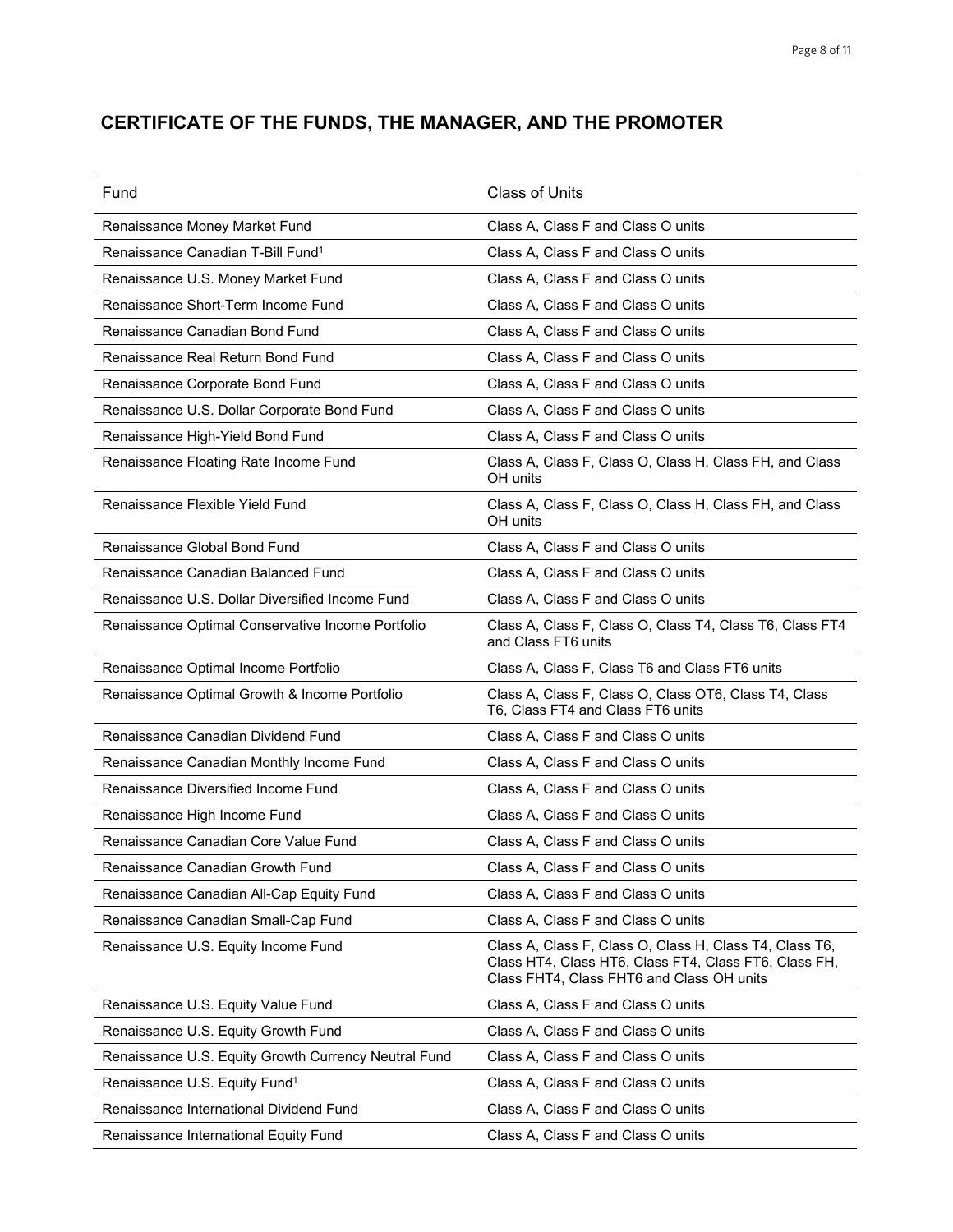| Fund                                                                         | <b>Class of Units</b>                                                                                                                                                                                                           |
|------------------------------------------------------------------------------|---------------------------------------------------------------------------------------------------------------------------------------------------------------------------------------------------------------------------------|
| Renaissance International Equity Currency Neutral Fund                       | Class A and Class F units                                                                                                                                                                                                       |
| Renaissance Global Markets Fund                                              | Class A, Class F and Class O units                                                                                                                                                                                              |
| Renaissance Optimal Global Equity Portfolio                                  | Class A, Class F, Class O, Class T4, Class T6, Class FT4<br>and Class FT6 units                                                                                                                                                 |
| Renaissance Optimal Global Equity Currency Neutral<br>Portfolio <sup>1</sup> | Class A, Class F, Class O, Class T4, Class T6, Class FT4<br>and Class FT6 units                                                                                                                                                 |
| Renaissance Global Value Fund <sup>1</sup>                                   | Class A, Class F and Class O units                                                                                                                                                                                              |
| Renaissance Global Growth Fund                                               | Class A, Class F and Class O units                                                                                                                                                                                              |
| Renaissance Global Growth Currency Neutral Fund                              | Class A and Class F units                                                                                                                                                                                                       |
| Renaissance Global Focus Fund                                                | Class A, Class F and Class O units                                                                                                                                                                                              |
| Renaissance Global Focus Currency Neutral Fund <sup>1</sup>                  | Class A, Class F and Class O units                                                                                                                                                                                              |
| Renaissance Global Small-Cap Fund                                            | Class A, Class F and Class O units                                                                                                                                                                                              |
| Renaissance China Plus Fund                                                  | Class A, Class F and Class O units                                                                                                                                                                                              |
| Renaissance Emerging Markets Fund                                            | Class A, Class F and Class O units                                                                                                                                                                                              |
| Renaissance Optimal Inflation Opportunities Portfolio                        | Class A, Class F and Class O units                                                                                                                                                                                              |
| Renaissance Global Infrastructure Fund                                       | Class A, Class F and Class O units                                                                                                                                                                                              |
| Renaissance Global Infrastructure Currency Neutral Fund                      | Class A, Class F and Class O units                                                                                                                                                                                              |
| Renaissance Global Real Estate Fund                                          | Class A, Class F and Class O units                                                                                                                                                                                              |
| Renaissance Global Real Estate Currency Neutral Fund                         | Class A and Class F units                                                                                                                                                                                                       |
| Renaissance Global Health Care Fund                                          | Class A, Class F and Class O units                                                                                                                                                                                              |
| Renaissance Global Science & Technology Fund                                 | Class A, Class F and Class O units                                                                                                                                                                                              |
| Axiom Balanced Income Portfolio                                              | Class A, Class T4, Class T6, Class F, Class FT4 and<br>Class FT6 units                                                                                                                                                          |
| Axiom Diversified Monthly Income Portfolio                                   | Class A, Class T6, Class F and Class FT6 units                                                                                                                                                                                  |
| Axiom Balanced Growth Portfolio                                              | Class A, Class T4, Class T6, Class F, Class FT4 and<br>Class FT6 units                                                                                                                                                          |
| Axiom Long-Term Growth Portfolio                                             | Class A, Class T4, Class T6, Class F, Class FT4 and<br>Class FT6 units                                                                                                                                                          |
| Axiom Canadian Growth Portfolio                                              | Class A, Class T4, Class T6, Class F, Class FT4 and<br>Class FT6 units                                                                                                                                                          |
| Axiom Global Growth Portfolio                                                | Class A, Class T4, Class T6, Class F, Class FT4 and<br>Class FT6 units                                                                                                                                                          |
| Axiom Foreign Growth Portfolio                                               | Class A, Class T4, Class T6, Class F, Class FT4 and<br>Class FT6 units                                                                                                                                                          |
| Axiom All Equity Portfolio                                                   | Class A, Class T4, Class T6, Class F, Class FT4 and<br>Class FT6 units                                                                                                                                                          |
| Renaissance Ultra Short-Term Income Private Pool                             | Class A, Premium Class, Class F-Premium, Class N-<br>Premium, and Class O units                                                                                                                                                 |
| Renaissance Canadian Fixed Income Private Pool                               | Class A, Premium Class, Premium-T4 Class, Premium-<br>T6 Class, Class C, Class F-Premium, Class F-Premium<br>T4, Class F-Premium T6, Class N-Premium, Class N-<br>Premium T4, Class N-Premium T6, Class I, and Class O<br>units |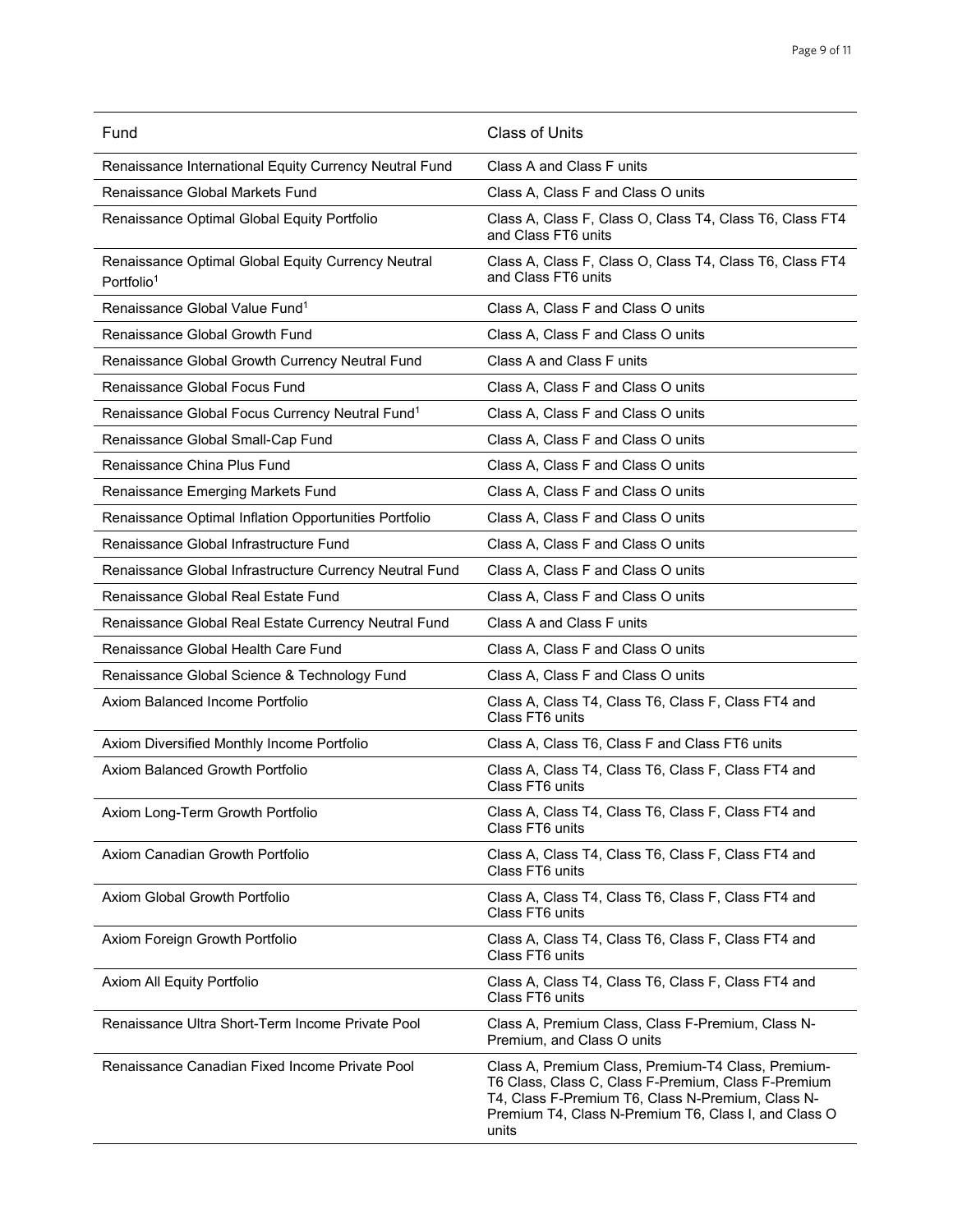| Fund                                                           | <b>Class of Units</b>                                                                                                                                                                                                                                                                                                                                                                                                                |
|----------------------------------------------------------------|--------------------------------------------------------------------------------------------------------------------------------------------------------------------------------------------------------------------------------------------------------------------------------------------------------------------------------------------------------------------------------------------------------------------------------------|
| Renaissance Multi-Sector Fixed Income Private Pool             | Premium Class, Premium-T4 Class, Premium-T6 Class,<br>Class H-Premium, Class H-Premium T4, Class-Premium<br>T6, Class F-Premium, Class F-Premium T4, Class F-<br>Premium T6, Class FH-Premium, Class FH-Premium T4,<br>Class FH-Premium T6, Class N-Premium, Class N-<br>Premium T4, Class N-Premium T6, Class NH-Premium,<br>Class NH-Premium T4, Class NH-Premium T6, Class S,<br>and Class O units                                |
| Renaissance Global Bond Private Pool                           | Class A, Premium Class, Premium-T4 Class, Premium-<br>T6 Class, Class C, Class F-Premium, Class F-Premium<br>T4, Class F-Premium T6, Class N-Premium, Class N-<br>Premium T4, Class N-Premium T6, Class I, and Class O<br>units                                                                                                                                                                                                      |
| Renaissance Multi-Asset Global Balanced Income Private<br>Pool | Premium Class, Premium-T4 Class, Premium-T6 Class,<br>Class F-Premium, Class F-Premium T4, Class F-<br>Premium T6, Class N-Premium, Class N-Premium T4,<br>Class N-Premium T6, and Class O units                                                                                                                                                                                                                                     |
| Renaissance Multi-Asset Global Balanced Private Pool           | Premium Class, Premium-T4 Class, Premium-T6 Class,<br>Class F-Premium, Class F-Premium T4, Class F-<br>Premium T6, Class N-Premium, Class N-Premium T4,<br>Class N-Premium T6, and Class O units                                                                                                                                                                                                                                     |
| Renaissance Equity Income Private Pool                         | Class A, Premium Class, Premium-T4 Class, Premium-<br>T6 Class, Class C, Class F-Premium, Class F-Premium<br>T4, Class F-Premium T6, Class N-Premium, Class N-<br>Premium T4, Class N-Premium T6, Class I, and Class O<br>units                                                                                                                                                                                                      |
| Renaissance Canadian Equity Private Pool                       | Class A, Premium Class, Premium-T4 Class, Premium-<br>T6 Class, Class C, Class F-Premium, Class F-Premium<br>T4, Class F-Premium T6, Class N-Premium, Class N-<br>Premium T4, Class N-Premium T6, Class I, and Class O<br>units                                                                                                                                                                                                      |
| Renaissance U.S. Equity Private Pool                           | Class A, Class C, Premium Class, Premium-T4 Class,<br>Premium-T6 Class, Class H-Premium, Class H-Premium<br>T4, Class H-Premium T6, Class I, Class F-Premium,<br>Class F-Premium T4, Class F-Premium T6, Class FH-<br>Premium, Class FH-Premium T4, Class FH-Premium T6,<br>Class N-Premium, Class N-Premium T4, Class N-<br>Premium T6, Class NH-Premium, Class NH-Premium T4,<br>Class NH-Premium T6, Class O, and Class OH units  |
| Renaissance U.S. Equity Currency Neutral Private Pool          | Class O units                                                                                                                                                                                                                                                                                                                                                                                                                        |
| Renaissance International Equity Private Pool                  | Premium Class, Premium-T4 Class, Premium-T6 Class,<br>Class H-Premium, Class H-Premium T4, Class H-<br>Premium T6, Class C, Class A, Class F-Premium, Class<br>F-Premium T4, Class F-Premium T6, Class FH-Premium,<br>Class FH-Premium T4, Class FH-Premium T6, Class N-<br>Premium, Class N-Premium T4, Class N-Premium T6,<br>Class NH-Premium, Class NH-Premium T4, Class NH-<br>Premium T6, Class I, Class O, and Class OH units |
| Renaissance Global Equity Private Pool                         | Premium Class, Premium-T4 Class, Premium-T6 Class,<br>Class H-Premium, Class H-Premium T4, Class H-<br>Premium T6, Class F-Premium, Class F-Premium T4,<br>Class F-Premium T6, Class FH-Premium, Class FH-<br>Premium T4, Class FH-Premium T6, Class N-Premium,<br>Class N-Premium T4, Class N-Premium T6, Class NH-<br>Premium, Class NH-Premium T4, Class NH-Premium T6,<br>Class O, and Class OH units                            |